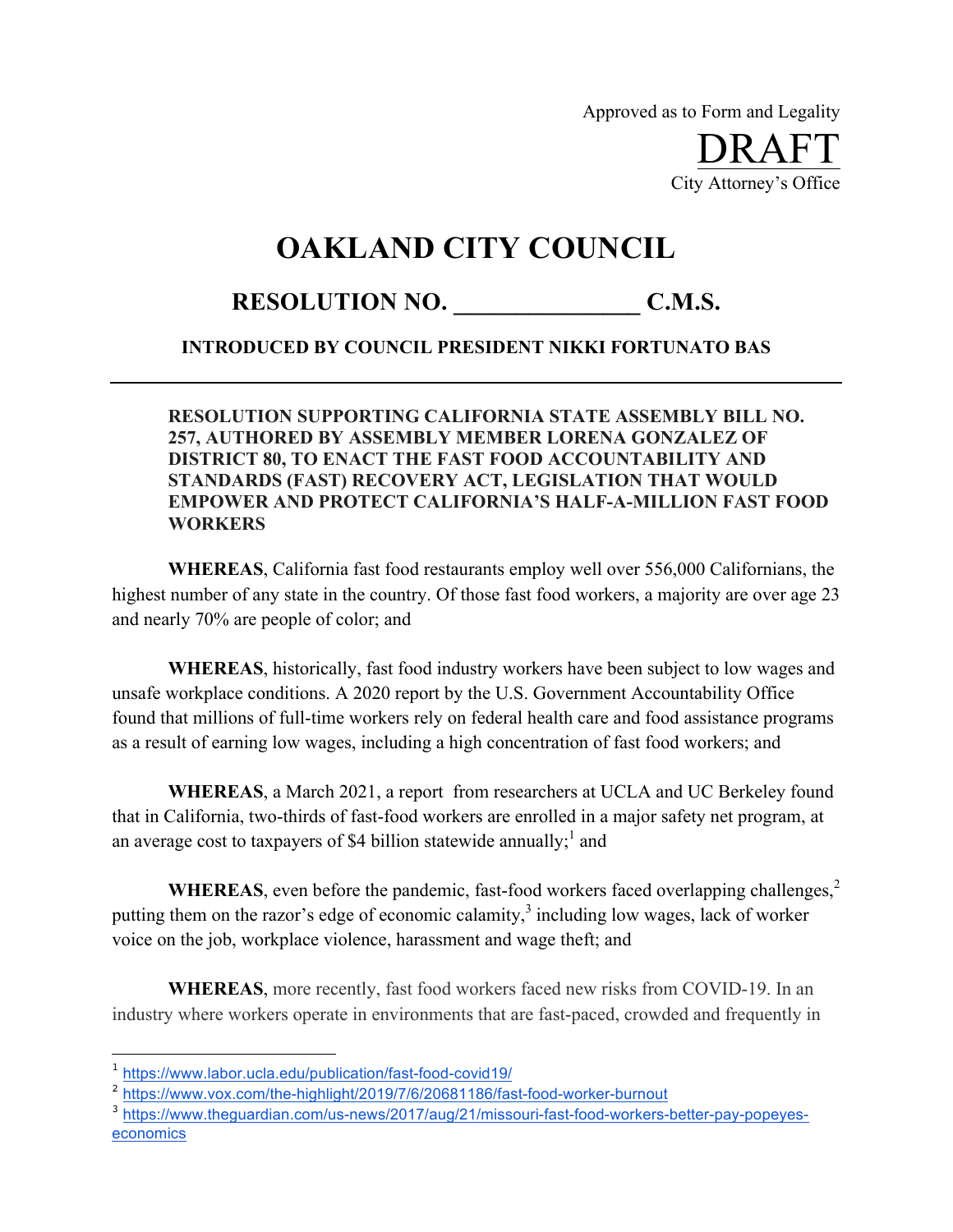physical contact with customers, fast food workers have been particularly vulnerable to contracting COVID-19; and

**WHEREAS**, researchers from the University of California, San Francisco<sup>4</sup> found that line cooks had a 60% increase in mortality associated with the pandemic and that Latinx food service workers saw a 39% increase in mortality;<sup>5</sup> and

**WHEREAS**, since the onset of the COVID-19 pandemic, numerous local, state and federal laws and regulations have been instituted to require operational changes on the part of businesses to protect employees from infection; and

**WHEREAS**, numerous complaints filed by fast food workers with local health departments illustrate fast food operators routinely have flouted protections, including, but not limited to, requiring workers to work without access to personal protective equipment, denying workers sick pay, failing to inform workers of exposure to COVID-19, actively hiding COVID-19 cases, and demanding that workers come to work when they are sick; and

**WHEREAS**, fast food workers are the largest and fastest growing group of low-wage workers in the state yet lack industry-specific protections; and

**WHEREAS**, AB 257, the FAST Recovery Act will ensure workers and employers work together with state agencies to raise overall standards and protections in the fast food industry; and

**WHEREAS**, the FAST Recovery Act would establish a statewide Fast Food Sector Council, which will include state agencies, employer and worker representatives, that will be tasked with periodically reviewing and creating minimum health, safety and employment standards in the fast food restaurant industry; and

**WHEREAS**, AB 257 would hold fast food franchisors responsible for ensuring franchisees comply with health, safety and employment standards; and

**WHEREAS**, the law established by AB 257 would help to address widening income inequality that has allowed a small number of executives to profit immensely while subjecting workers to poverty wages and unsustainable working conditions; and

 $\overline{a}$ 

<sup>4</sup> https://www.google.com/url?q=https://www.ucsf.edu/news/2021/02/419866/study-estimates-excessdeaths-us-covid-19-pandemic-

unemployment&sa=D&source=editors&ust=1621638861361000&usg=AOvVaw3HxHwqYNTZqCCSjGrUt n40

<sup>5</sup> https://www.cnbc.com/2021/02/02/jobs-where-workers-have-the-highest-risk-of-dying-from-covidstudy.html